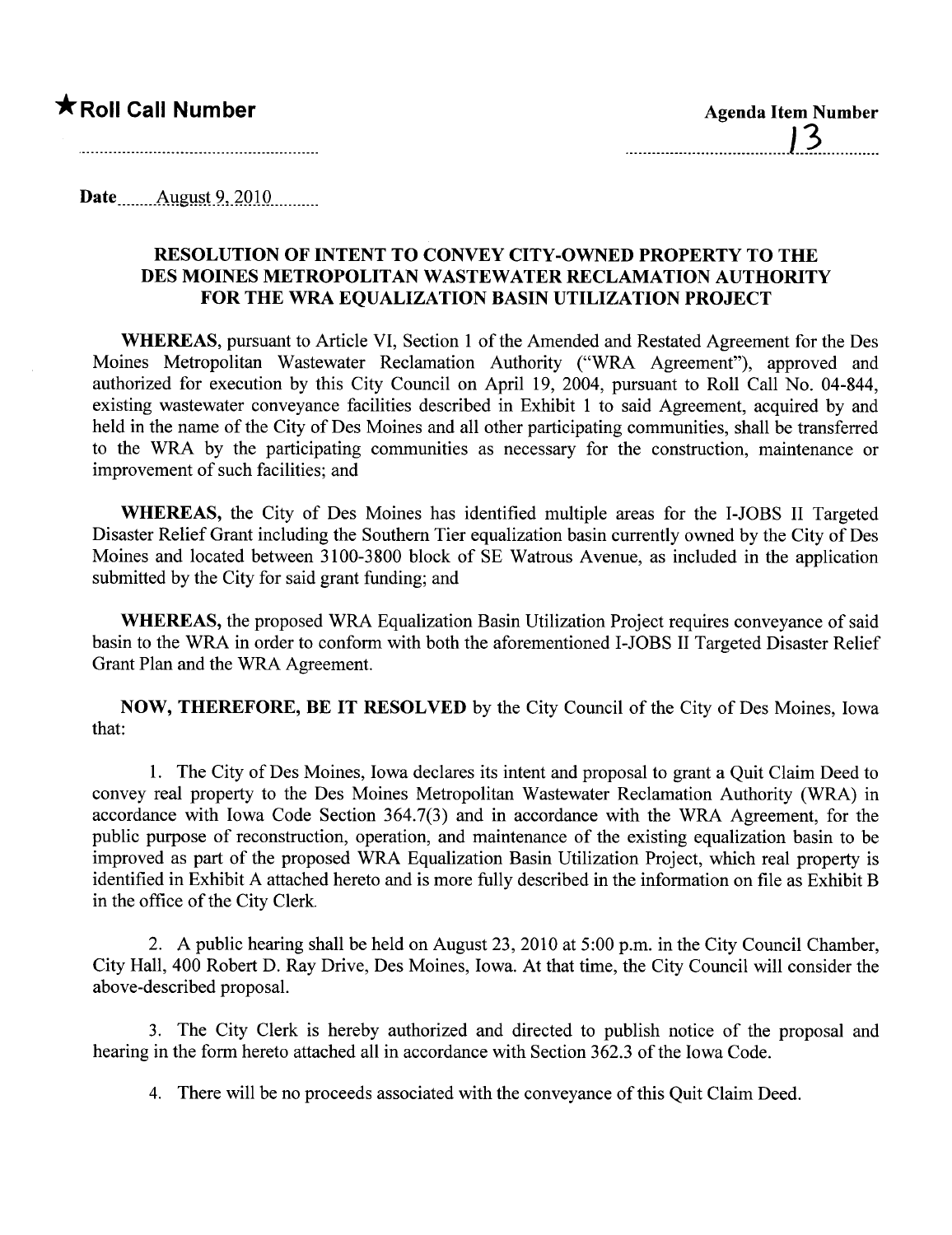## \*Roll Call Number Agenda Item Number

Date<sub>.......</sub> August 9, 2010.........

Moved by to adopt.

J3

in.

.................................

APPROVED AS TO FORM:

Ulnna K. Kank

Assistant City Attorney

|                       | <b>YEAS</b> | <b>NAYS</b> | <b>PASS</b> | <b>ABSENT</b>                                                                                        | <b>CERTIFICATE</b>                                                                                              |
|-----------------------|-------------|-------------|-------------|------------------------------------------------------------------------------------------------------|-----------------------------------------------------------------------------------------------------------------|
| <b>COWNIE</b>         |             |             |             |                                                                                                      |                                                                                                                 |
| <b>COLEMAN</b>        |             |             |             |                                                                                                      | I, DIANE RAUH, City Clerk of said City hereby                                                                   |
| <b>GRIESS</b>         |             |             |             | certify that at a meeting of the City Council of<br>said City of Des Moines, held on the above date, |                                                                                                                 |
| <b>HENSLEY</b>        |             |             |             |                                                                                                      | among other proceedings the above was adopted.                                                                  |
| <b>MAHAFFEY</b>       |             |             |             |                                                                                                      |                                                                                                                 |
| <b>MEYER</b>          |             |             |             |                                                                                                      | IN WITNESS WHEREOF, I have hereunto set my<br>hand and affixed my seal the day and year first<br>above written. |
| <b>MOORE</b>          |             |             |             |                                                                                                      |                                                                                                                 |
| <b>TOTAL</b>          |             |             |             |                                                                                                      |                                                                                                                 |
| <b>MOTION CARRIED</b> |             |             |             | <b>APPROVED</b>                                                                                      |                                                                                                                 |